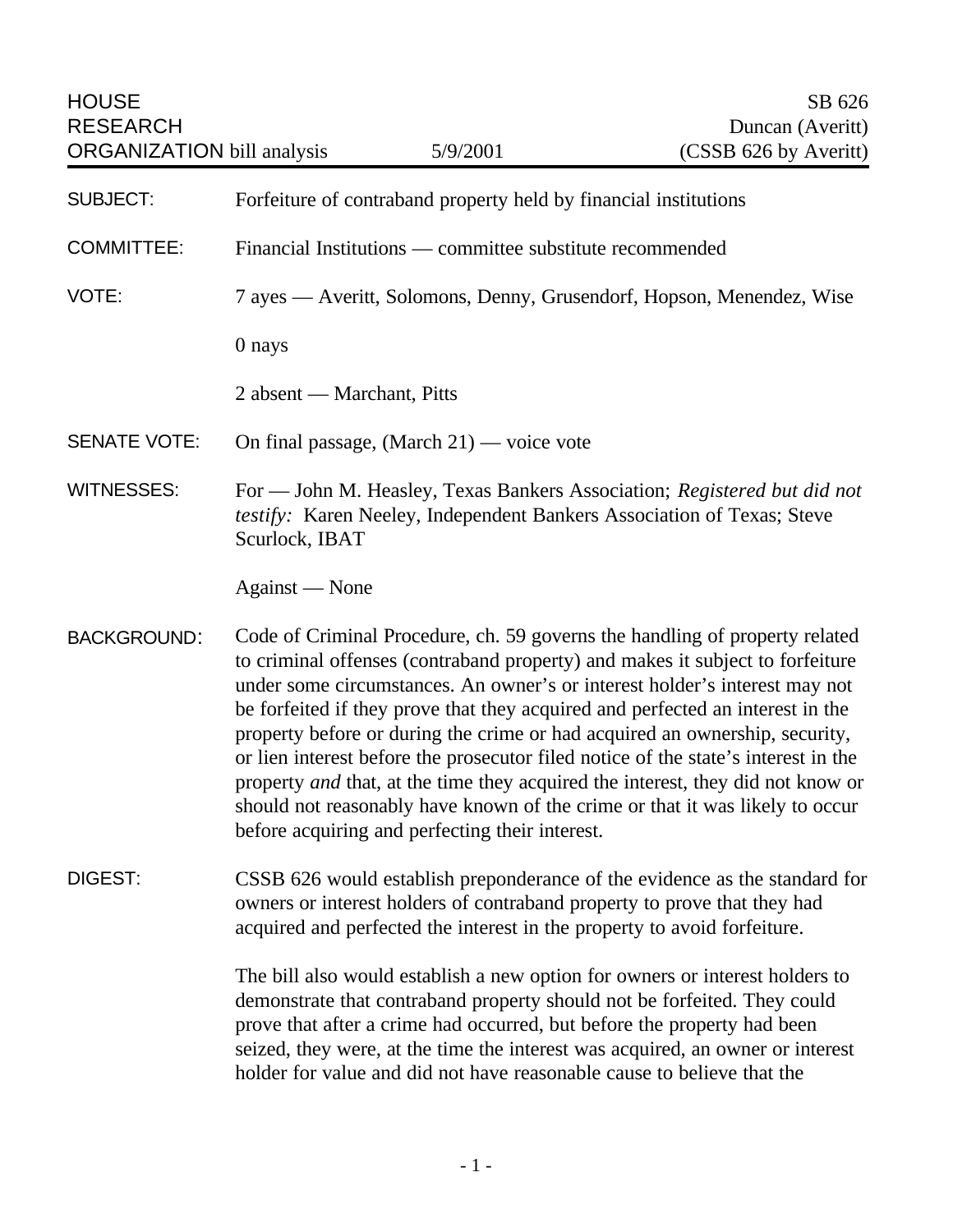## SB 626 House Research Organization page 2

property was contraband and did not purposefully avoid learning that it was contraband.

If property were seized, owners and interest holders' rights would remain in effect while forfeiture proceedings were pending as if the property had remained with the owner or interest holder.

Peace officers could not use search warrants to seize accounts and assets at financial institutions, as they can for all other types of property subject to forfeiture. Immediately upon being served a seizure warrant, the institution would have to segregate the account or assets and provide evidence of the terms and amount of the account or a detailed inventory of the assets to the peace officer serving the warrant. A transaction involving an account or assets other than the deposit or reinvestment of interest, dividends, or similar payments would not be authorized unless approved by a court.

When a seizure warrant was served on a financial institution for property consisting of a depository account or assets, the institution could pay an account or could tender assets held as security for an obligation owed at the time of the warrant or could transfer the depository account or assets to a segregated interest-bearing account with the prosecutor's name as trustee, until the time had expired for an appeal of a court decision about the forfeiture of the assets.

If an institution failed to take either of these actions and, as a result, could not comply with a court's forfeiture order, the court would have to order the institution and its culpable officers, agents, or employees to pay actual damages, attorney's fees, and court costs incurred because of the failure, and the court could find the culpable officials in contempt of court. Institutions that complied with the bill's requirements would not be liable for damages.

CSSB 626 would not impair the state's right to obtain possession of physical evidence or to seize a depository account or other assets for purposes other than forfeiture.

Before taking action implicating a potentially culpable officer or director of an institution, a prosecutor would have to notify the banking commissioner, who would have to notify the appropriate state or federal regulator.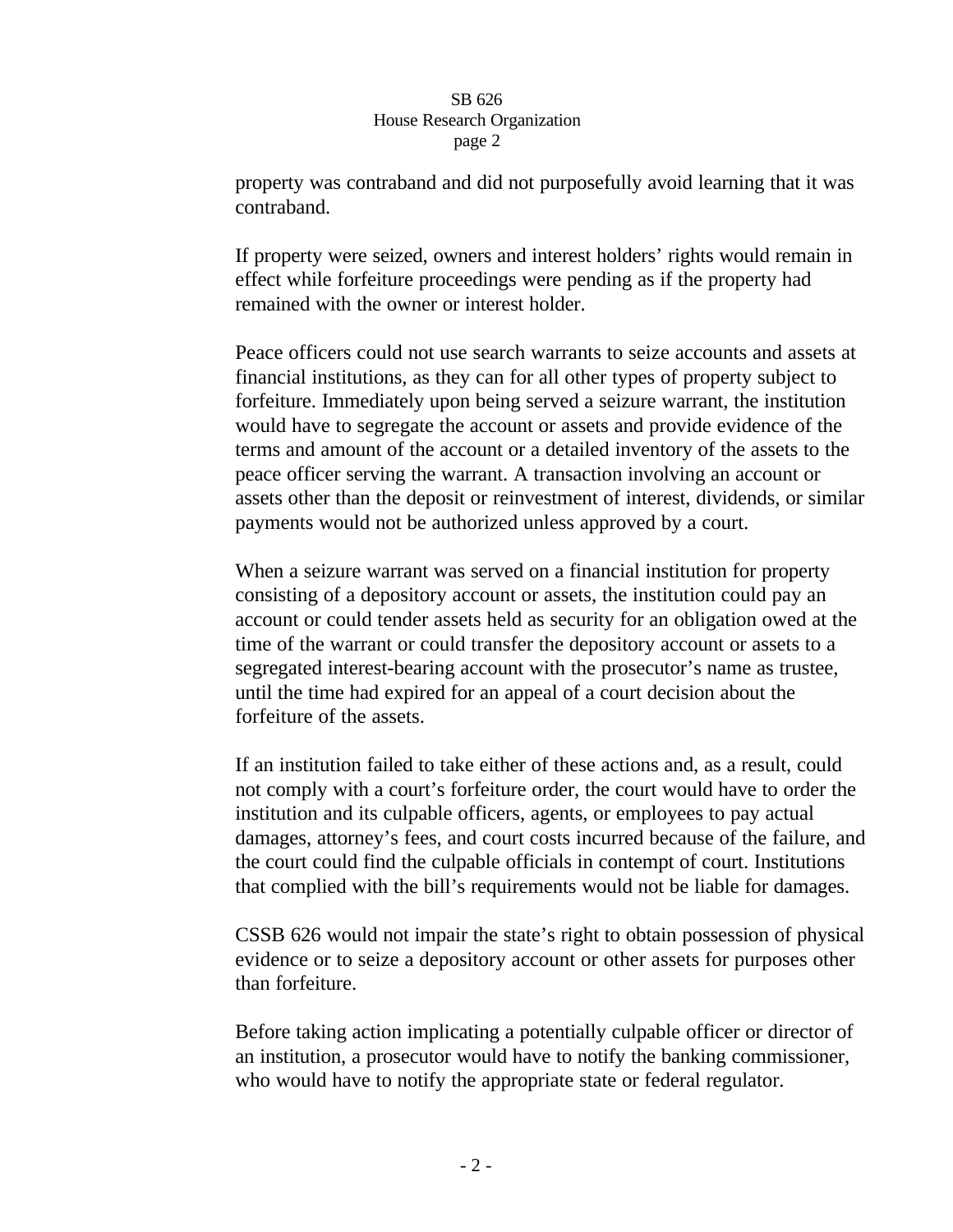## SB 626 House Research Organization page 3

Regulators would have to keep confidential any information they received from prosecutors, and they would commit an offense punishable by a jail term of up to 30 days and a fine of up to \$500, or both, if they disclosed confidential information.

Prosecutors could disclose information to state and federal financial institution regulators, including grand jury information or otherwise confidential information, about actions involving depository accounts or other assets held as security for a loan. Regulators would have to keep this information confidential and would commit an offense punishable by a jail term of up to 30 days and a fine of up to \$500, or both, by disclosing confidential information.

CSSB 626 would take effect September 1, 2001, and would apply only to seizures occurring after that date.

**SUPPORTERS** SAY: CSSB 626 would revise the current laws on forfeiture of criminal assets to make them fairer to banks and other lending institutions that are used by criminals but are themselves innocent of any crime. In general, under current law, banks have to prove that they perfected an interest in property before a crime and did not know that the crime was likely to occur if they are to be exempt from the criminal-asset forfeiture laws.

> Problems have occurred when criminals have deposited money in banks that was obtained illegally and prosecutors later have tried to take possession of the asset. For example, a criminal used money swindled from elderly Texans to buy certificates of deposit that he used for collateral for loans for property such as cars. Prosecutors demanded that the assets be relinquished under the asset-forfeiture laws because the funds were placed in financial institutions after the fraud had been committed. In this case, the institutions had no knowledge of the wrongdoing.

> CSSB 626 would help solve this problem by allowing financial institutions to prove that, at the time they acquired interest in an asset, they did not have reasonable cause to believe that it was contraband. The bill would enable banks to prove to prosecutors and judges, if necessary, that an asset should not be considered contraband, rather than automatically having to relinquish those assets.